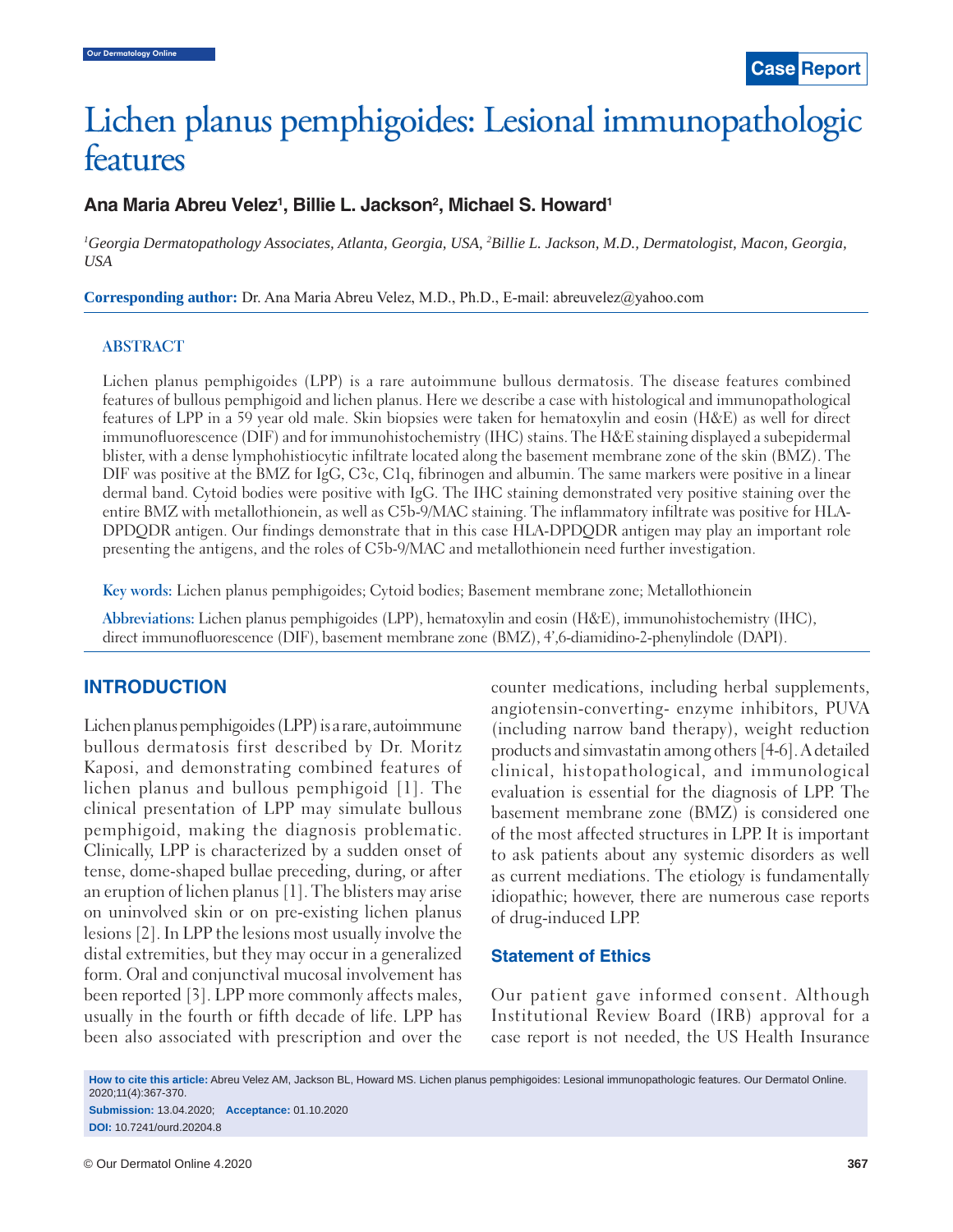Portability and Accountability Act of 1996 (HIPAA) Privacy Rule restricts how protected health information (individually identifiable health information) on any patient may be made. Compliance with patient privacy, institutional rules, and federal regulations were followed. No photos or illustrations that contain identifiable features are included in the case report, and the case(s) described in the report are not so unique or unusual that it might be possible for others to identify the patients.

A 59 old male consulted the dermatologist for the presence of persistent patches with pruritic, pink to violaceous, flattopped, polygonal papules on the volar wrists, extensor elbows, and bilateral lower legs of 6 months duration. Some areas showed hyperpigmentation and scaling. The patient further develops some microvesicles. Systemically he had no significant medial history and was not taking medications. Skin biopsies were taken for hematoxylin and eosin (H&E) as well for direct immunofluorescence (DIF) and for immunohistochemistry (IHC) staining. These were performing as previously described [7-9]. Workup revealed lichen planus pemphigoides (LPP). The histopathology and direct immunofluorescence were compatible with LPP. The patient was prescribed with Clobetasol propionate™ cream 0.05% for the trunk, extremities, and nails and momethasone furoate cream 0.1% for the face with improvement; anti-histamine was added for the itching.

Skin biopsies were taken for hematoxylin and eosin(H&E) staining, direct immunofluorescence (DIF) and for immunohistochemistry (IHC) stains, which were performed as previously described [8-11]. For DIF, we classified our findings as previously categorized [8-11], i.e. negative (-), weakly positive  $(+)$ , positive  $(+++)$  and strongly positive  $(+++)$ .

IHC stains were performed utilizing a Leica Bond MAX IHC automatized platform (Buffalo Grove, Illinois, USA) using Novolink™ detection with Compact Polymer™ technology. Specifically, for primary staining we utilized a Bond Max platform autostainer with bond polymer refined Red detection DS9390, an alkaline phosphatase linker polymer and fast red chromogen (red staining). For our secondary staining, we utilized bond polymer refined detection DS9800, a horseradish peroxidase linker polymer and DAB chromogen (brown staining). The staining was performed as previously described. Positive and negative controls were consistently performed. We used mouse antihuman monoclonal Dako (Carpinteria, California,

USA) antibodies to HLA-DPDQDR antigen (clone CR3/43), complement/C5b-9/MAC (clone aE11) and metallothionein (clone E9).

Examination of the H&E tissue sections demonstrated a dense lymphohistiocytic infiltrate located along the dermal/epidermal junction. In addition, occasional Civatte body necrotic keratinocytes were present within these areas (Fig. 1). A subepidermal blister was seen. The results of the DIF are shown in Table 1 and are also shown in Figure 1.

The IHC showed strong positive staining along the entire BMZ with metallothionein, being stronger in



**Figure 1:** (a-b) H&E staining at 200 and 400X respectively, showing some basal layer involvement with some basement membrane zone separation(black arrows) and an inflammatory infiltrate in the upper dermis (red arrows). c. IHC positive staining at the BMZ using C5b-9/MAC (dark staining, red arrow; 400X). d. IHC showing positive staining with metallothionein at the BMZ (black arrow), but also in the upper dermal inflammatory infiltrate (red arrow; 100X). e. DIF positive staining at the BMZ (white arrow), as well as against the upper dermal inflammatory cells using FITC conjugated anti-human IgG (red arrow). f. DIF positive staining for IgG at the BMZ (white arrow), against upper dermal blood vessels (blue arrow) and involvement of individual cells including the presence of cytoid bodies(red arrow; 400X).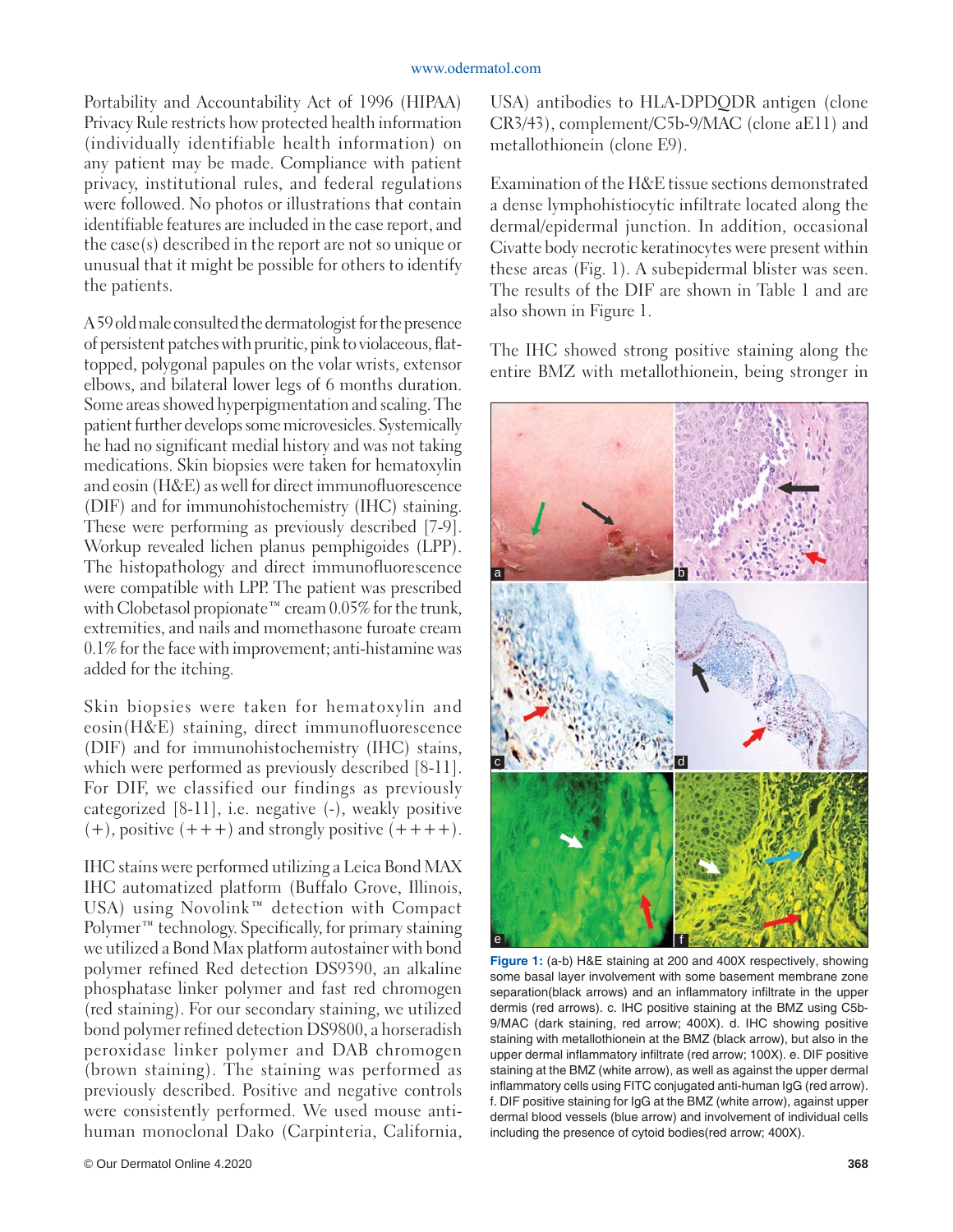#### www.odermatol.com

| <b>Table 1: DIF Results</b>             |                    |
|-----------------------------------------|--------------------|
| Catalog no., antibody, dilution Results |                    |
| E0002.0 Polyplanal rabbit anti-         | <b>Docitiva</b> li |

| F0202-2. Polyclonal rabbit anti-<br>human IgG FITC, 1:20 dil, Agilent<br>Dako.                     | Positive linear deposits at the BMZ<br>junction (+++), and also positive<br>clumps in the superficial dermis,<br>resembling those seen in lichen                            |
|----------------------------------------------------------------------------------------------------|-----------------------------------------------------------------------------------------------------------------------------------------------------------------------------|
|                                                                                                    | planus $(+++)$ .)                                                                                                                                                           |
| F0203-2. Polyclonal rabbit anti-<br>human IgM FITC, 1:20 dil, Agilent<br>Dako.                     | Negative                                                                                                                                                                    |
| F0204-2. Polyclonal rabbit anti-<br>human IgA FITC, 1:20 dil, Agilent<br>Dako.                     | Negative                                                                                                                                                                    |
| F020102-2. Polyclonal rabbit anti-<br>human C3 FITC, 1:20 dil, Agilent<br>Dako.                    | Positive granular deposits at the<br>BMZ junction) (+).                                                                                                                     |
| F0111-02. Polyclonal rabbit anti-<br>human Fibrinogen FITC, 1:40 dil,<br>Agilent Dako.             | Positive linear stain deposit at the<br>$BMZ (++)$ .                                                                                                                        |
| D2030-02. Anti-human IgD FITC, dil<br>1:25, Southern Biotech.                                      | Positive linear deposits at the BMZ<br>junction $(++)$ , and also positive<br>clumps in the upper superficial<br>dermis, resembling those seen in<br>lichen planus $(++)$ . |
| F0117-2. Polyclonal rabbit anti-<br>human Albumin FITC 1:40 dil,<br><b>Agilent Dako</b>            | Positive linear deposits at the BMZ<br>$(+++)$ , and also positive clumps in<br>the superficial dermis, resembling<br>those seen in lichen planus $(+++)$ .                 |
| <b>SKU 104202</b><br>Anti-human<br>IgE, FITC 1:25 dil, Low F/P - 2-4.9,<br>from Kent Laboratories. | Negative                                                                                                                                                                    |
| F0254-2. Polyclonal rabbit anti-<br>human C1-q FITC, 1:20 dil, Agilent<br>Dako.                    | Negative                                                                                                                                                                    |
| Negative control                                                                                   | Negative                                                                                                                                                                    |

some areas of the BMZ and also strong positivity with C5b-9/MAC. We also observed positive staining in the dermal infiltrate with HLA-DPDQDR antigen.

## **DISCUSSION**

It has been previously described that patients with classic lichen planus who later experience subepidermal blisters on the trunk and extremities are clinical features consistent with lichen planus pemphigoides [1-3]. Usually the histopathology of LPP is categorized by typical findings of a lichenoid tissue reaction with subepidermal bullae and linear deposits of IgG and C3 along the basement membrane zone on DIF of peri-bullous skin. Immunofluorescence of perilesional skin shows usually linear deposits of C3 along the dermoepidermal junction or BMZ [3]. The patient IgG autoantibodies have been shown to be directed to the 180 kD bullous pemphigoid antigen (BPAG2, Type XVII collagen) using immunoblotting. Interestingly, we also detected positive patchy staining with metallothionein and C5b-9/MAC at the basement membrane zone of the skin. Our findings attest to

the similarity of immunopathology in these two subepidermal blistering skin diseases. The pathogenesis of LPP is partly explained. Some authors hypothesize that a primary inflammatory process by lichen planus causes the release and exposure of other molecules that were not initially recognized as antigens by the immune system, possibly leading to epitope spreading and/or to a secondary autoimmune response against the BMZ. These circulating autoantibodies may then induce a secondary, subepidermal bullous dermatosis. Further, previous authors described the presence of LPP in a patient whom later presented with herpes gestationis [10]. In this case, the distension of the abdominal surface may have exposed new antigens.

LPP has been also associated with chronic hepatitis B virus infection, as documented in lichen planus [11].

We searched for studies that investigated mononuclear cells in an LPP infiltrate, and found very few studies. Here we include the best study and their results: mean percentage of positively stained dermal-infiltrating cells were shown to be a mix of CD8 and CD20, followed by minor percentages of CD3, CD4 and FOXP [12]. These authors noted that the cell infiltrate were a combination of cells previously documented in lesional areas of bullous pemphigoid and lichen planus, indicating that LPP is a unique nosologic entity.

Our DIF findings also show a clear mix of the pertinent disease features, with cytoid bodies of lichen planus, the BMZ involvement and the dermal band staining; our findings are similar to those described by others [13], with the addition of the strong immunofluorescence features in the dermal band and cytoid bodies.

 In our case, we also note the lesional presence of C5b-9/MAC at the BMZ in this case of lichen planus pemphigoides. The presence of complement C5b-9/ MAC has also been recently detected in patients affected by endemic pemphigus foliaceus in El Bagre, Colombia, South America in skin biopsies correlating with disease severity and previously established serologies [14]. It would be of interest to study for the presence of C5b-9/MAC in a larger series of patients affected by this disease. Recently, several groups have shown the presence of metallothionein expression in lichen planus epithelial and inflammatory cells. These authors suggested an extensive anti-apoptotic response in the keratotic form of the disease [15]. Thus, the roles of C5-b9/MAC and metallothionein in LPP warrant further studies.